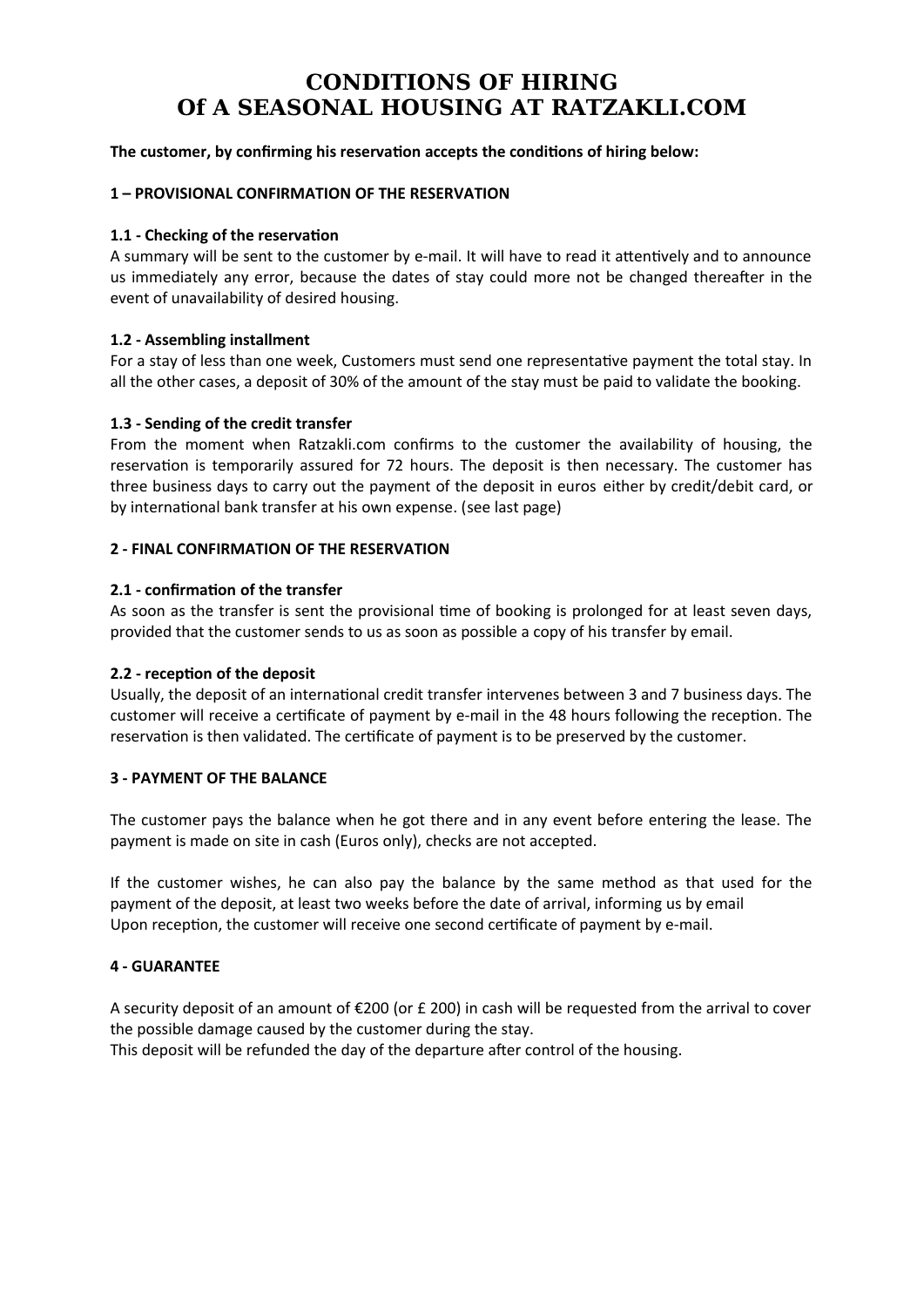# **5 - ARRIVAL AND DEPARTURE OF THE CUSTOMER**

#### **5.1 - indications on the localization of housing**

When the deposit is paid, the customer will receive the details to come to the villa.

#### **5.2 - schedules of arrival**

The hirings begin at 3:00 PM.

In order to be able to receive you, it is desirable that the customer specifies us as soon as possible his hour of arrival.

If the hour of arrival intervenes after 9:00 PM, the customer will have to at least inform us as soon as possible and 24 hours front.

The late arrival will not cause to defer the starting date.

# **5.3 - starting schedule**

Housing must imperatively be released at 10:00 AM at the latest.

# **5.4 - cleanliness of the villa**

The cleaning at end of stay is included in the rental price, however out of respect for cleaning staff, the garbage cans of bathrooms and kitchen must be emptied, the dishes must be cleaned and placed in the cupboards.

A state of excessive dirt may result in an additional fee deducted from the deposit. For example, the leaching of walls or ceilings is not included in the "ordinary" household.

# **6 – OCCUPANCY OF THE HOUSING**

#### **6.1 - Number of persons**

The number of persons occupying the property is a key element of the rental price.

Therefore occupancy by a greater number of people than those indicated at the time of booking may be subject to payment of a fee.

# **6-2 - Use of the provided linen**

**F**or reasons of hygiene we ask you not to bring the sheets and towels provided to the beach or the edge of the pool.

Always take a shower if you use oil or sunscreen to remove these products from your skin. Solar products leave yellow stains on the sheets after washing that make them unusable.

# **6-3 - No pets**

The animals, regardless of the size and breed are not allowed. If a tenant comes with a pet despite this clause, access to the rental will be denied.

#### **6-4 - Use of pool**

Use of the pool is restricted to people renting the housing.

# **7 – DRESSING CODE**

Nudity is allowed on the terrace and of course in the pool, because the layout allows. When you are outside of your private space, we ask you to put a small piece of cloth or a little towel (it is enough !).